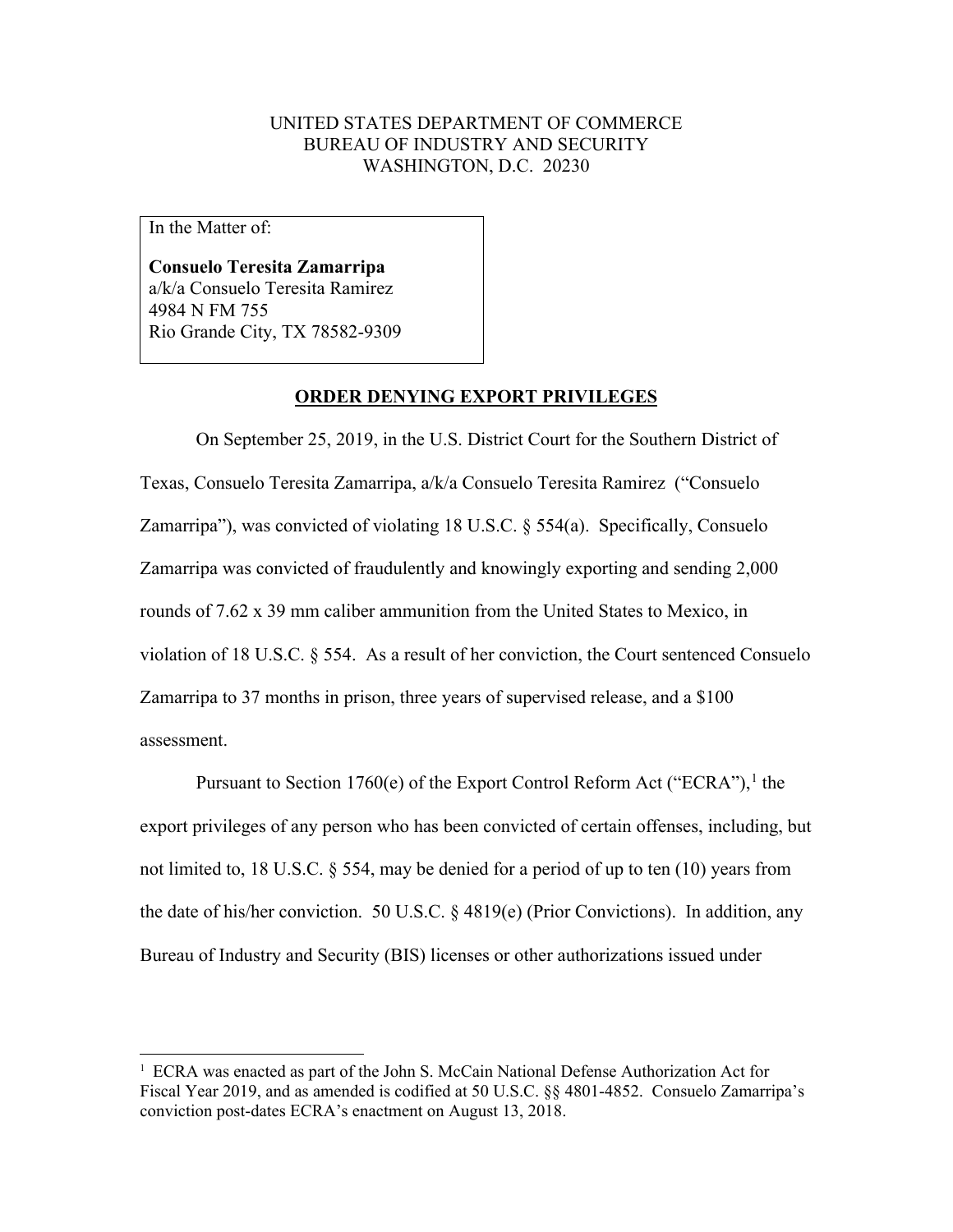ECRA, in which the person had an interest at the time of the conviction, may be revoked. *Id*.

BIS received notice of Consuelo Zamarripa's conviction for violating 18 U.S.C. § 554, and has provided notice and opportunity for Consuelo Zamarripa to make a written submission to BIS, as provided in Section 766.25 of the Export Administration Regulations ("EAR" or the "Regulations"). 15 C.F.R.  $\S 766.25$  $\S 766.25$  $\S 766.25$ .<sup>2</sup> BIS has not received a written submission from Consuelo Zamarripa.

Based upon my review of the record and consultations with BIS's Office of Exporter Services, including its Director, and the facts available to BIS, I have decided to deny Consuelo Zamarripa's export privileges under the Regulations for a period of five (5) years from the date of Consuelo Zamarripa's conviction. The Office of Exporter Services has also decided to revoke any BIS-issued licenses in which Consuelo Zamarripa had an interest at the time of his conviction.<sup>[3](#page-1-1)</sup>

## Accordingly, it is hereby **ORDERED:**

**First**, from the date of this Order until September 25, 2024, Consuelo Teresita Zamarripa, a/k/a Consuelo Teresita Ramirez, with a last known address of 4984 N FM 755, Rio Grande City, TX 78582-9309, and when acting for or on her behalf, her successors, assigns, employees, agents or representatives ("the Denied Person"), may not directly or indirectly participate in any way in any transaction involving any commodity,

<span id="page-1-0"></span><sup>&</sup>lt;sup>2</sup> The Regulations are currently codified in the Code of Federal Regulations at 15 C.F.R. Parts 730-774 (2021).

<span id="page-1-1"></span><sup>&</sup>lt;sup>3</sup> The Director, Office of Export Enforcement, is now the authorizing official for issuance of denial orders, pursuant to recent amendments to the Regulations (85 *Fed. Reg*. 73411, November 18, 2020).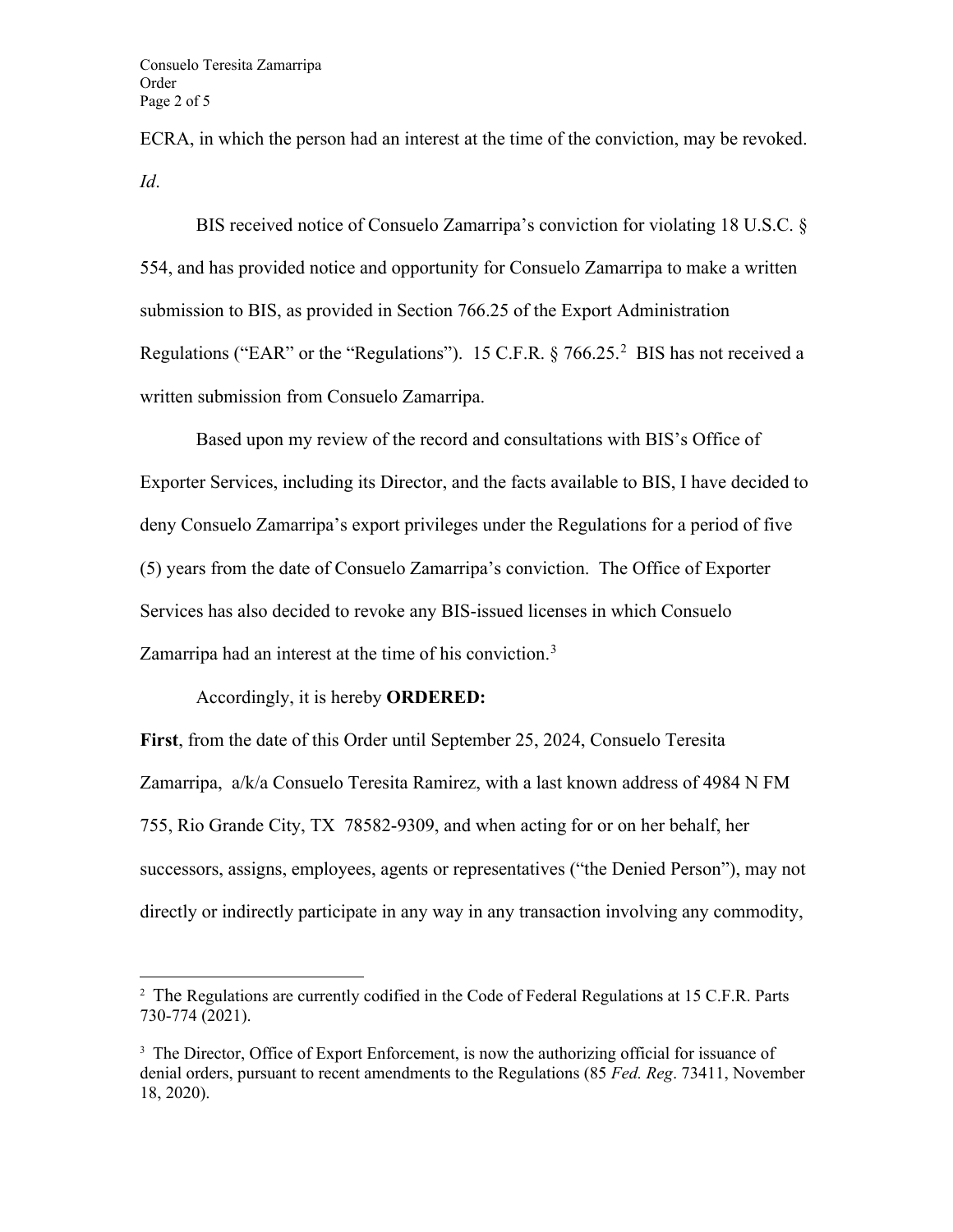software or technology (hereinafter collectively referred to as "item") exported or to be exported from the United States that is subject to the Regulations, including, but not limited to:

- A. Applying for, obtaining, or using any license, license exception, or export control document;
- B. Carrying on negotiations concerning, or ordering, buying, receiving, using, selling, delivering, storing, disposing of, forwarding, transporting, financing, or otherwise servicing in any way, any transaction involving any item exported or to be exported from the United States that is subject to the Regulations, or engaging in any other activity subject to the Regulations; or
- C. Benefitting in any way from any transaction involving any item exported or to be exported from the United States that is subject to the Regulations, or from any other activity subject to the Regulations.

**Second**, no person may, directly or indirectly, do any of the following:

- A. Export, reexport, or transfer (in-country) to or on behalf of the Denied Person any item subject to the Regulations;
- B. Take any action that facilitates the acquisition or attempted acquisition by the Denied Person of the ownership, possession, or control of any item subject to the Regulations that has been or will be exported from the United States, including financing or other support activities related to a transaction whereby the Denied Person acquires or attempts to acquire such ownership, possession or control;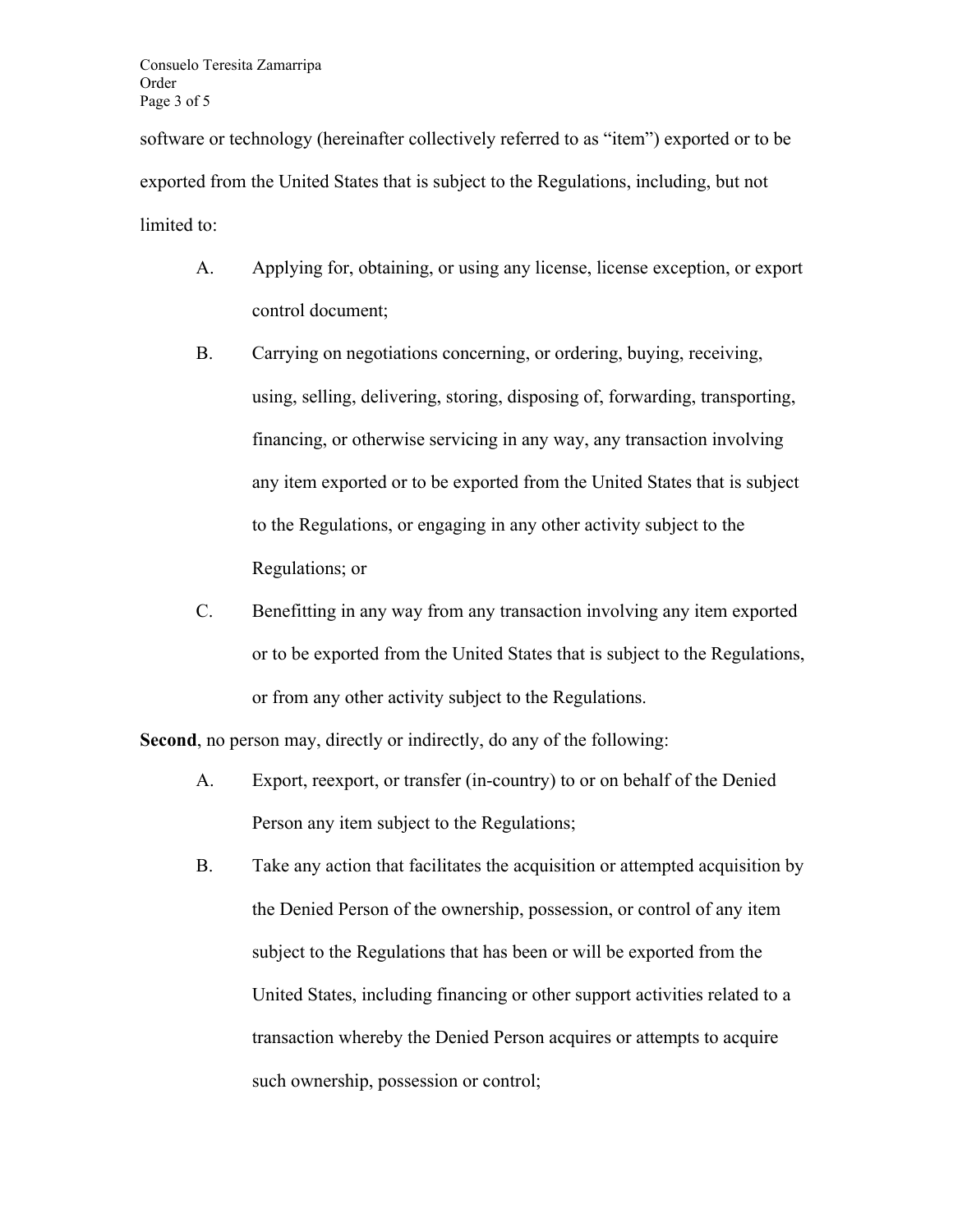- C. Take any action to acquire from or to facilitate the acquisition or attempted acquisition from the Denied Person of any item subject to the Regulations that has been exported from the United States;
- D. Obtain from the Denied Person in the United States any item subject to the Regulations with knowledge or reason to know that the item will be, or is intended to be, exported from the United States; or
- E. Engage in any transaction to service any item subject to the Regulations that has been or will be exported from the United States and which is owned, possessed or controlled by the Denied Person, or service any item, of whatever origin, that is owned, possessed or controlled by the Denied Person if such service involves the use of any item subject to the Regulations that has been or will be exported from the United States. For purposes of this paragraph, servicing means installation, maintenance, repair, modification or testing.

**Third**, pursuant to Section 1760(e) of the Export Control Reform Act (50 U.S.C. § 4819(e)) and Sections 766.23 and 766.25 of the Regulations, any other person, firm, corporation, or business organization related to Consuelo Zamarripa by ownership, control, position of responsibility, affiliation, or other connection in the conduct of trade or business may also be made subject to the provisions of this Order in order to prevent evasion of this Order.

**Fourth**, in accordance with Part 756 of the Regulations, Consuelo Zamarripa may file an appeal of this Order with the Under Secretary of Commerce for Industry and Security.